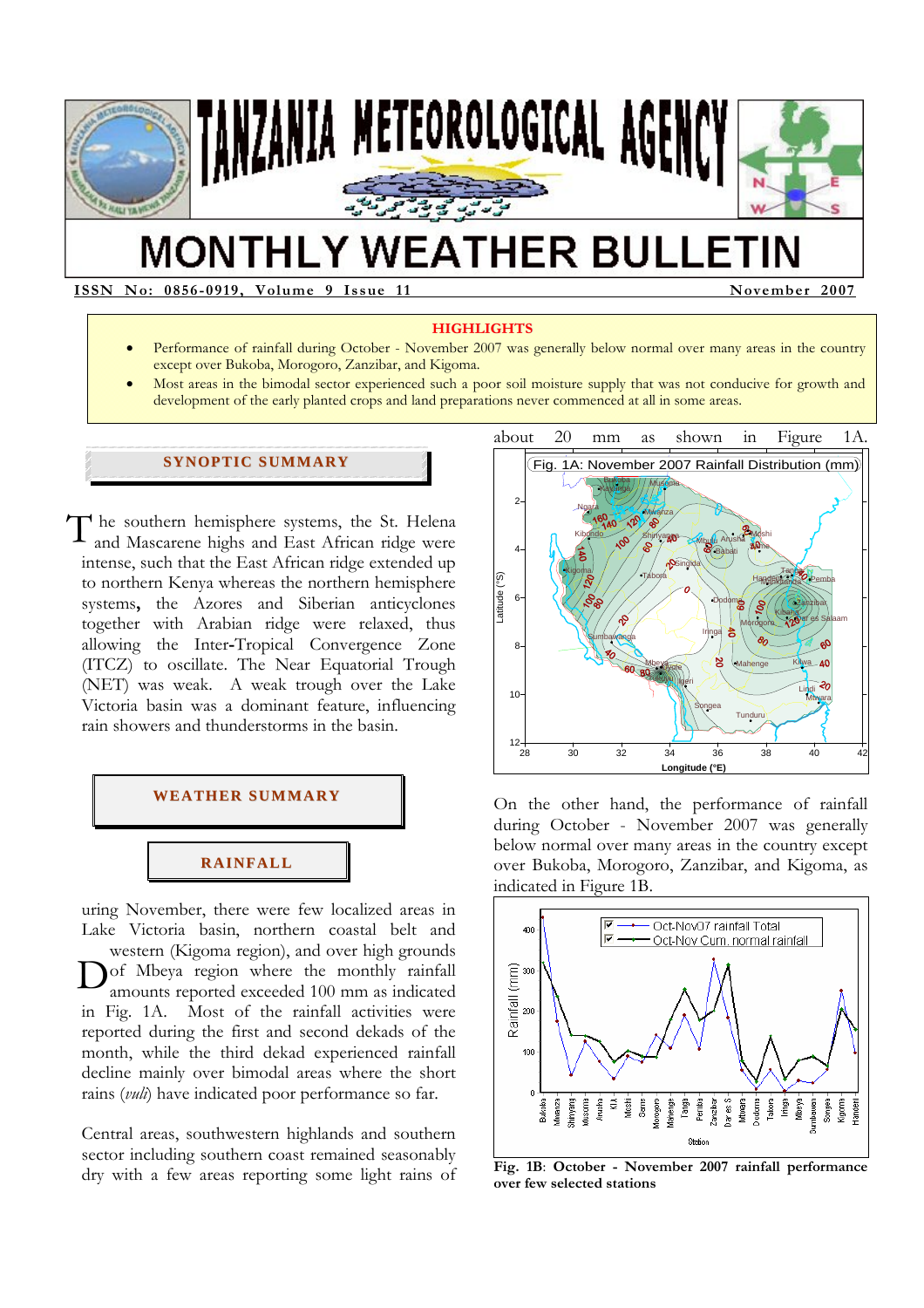### **MEAN AIR TEMPERATURE**

Temperatures continued to rise during the month,<br>Indicating a normal trend for the period. The indicating a normal trend for the period. The spatial mean maximum and minimum values are shown in Figs. 2A and 2B respectively. The mean maximum temperature ranged between just above 32 ºC and just below 27 ºC as indicated in Figure 2A.



The highest mean maximum temperature recorded during the month was about 33.1 °C at Kilimanjaro International Airport (KIA) with the absolute maximum of 33.6 °C recorded during the first dekad of November. The lowest mean maximum temperature was about 27 °C over the southwestern highlands and west of Lake Victoria basin.



The mean minimum air temperature ranged from just below 14 ºC to slightly above 22 ºC. The lowest value of the mean minimum temperature was about 12.9°C observed at Mbeya station, while the highest value was about 25 °C recorded at Kilwa in the southern coast as shown in Fig. 2B. During the first and second dekads of November Mbeya reported a 10-day mean minimum temperature of about 14 °C, as compared to 12 °C experienced during the month of October 2007, thus maintaining a rising trend of temperatures across the country.

#### **MEAN SUNSHINE HOURS**

 unshine hours across the country during Sunshine hours across the country during<br>November indicates that the duration of mean bright sunshine hours ranged from about 5 hrs/day to above 10 hrs/day as shown in Figure 3.



Longer bright sunshine hours occurred over central areas (Dodoma and Singida regions), northeastern highlands, eastern Tabora, Iringa, and Ruvuma regions, and coastal belt. Shorter durations of about 5 hrs/day bright sunshine were recorded over western parts of Kagera region.

## **MEAN WIND SPEED**

uring the period mean wind speed across the During the period mean wind speed across the country ranged between about 4 to 14 km/hr as indicated in Fig. 4. Central areas and northeastern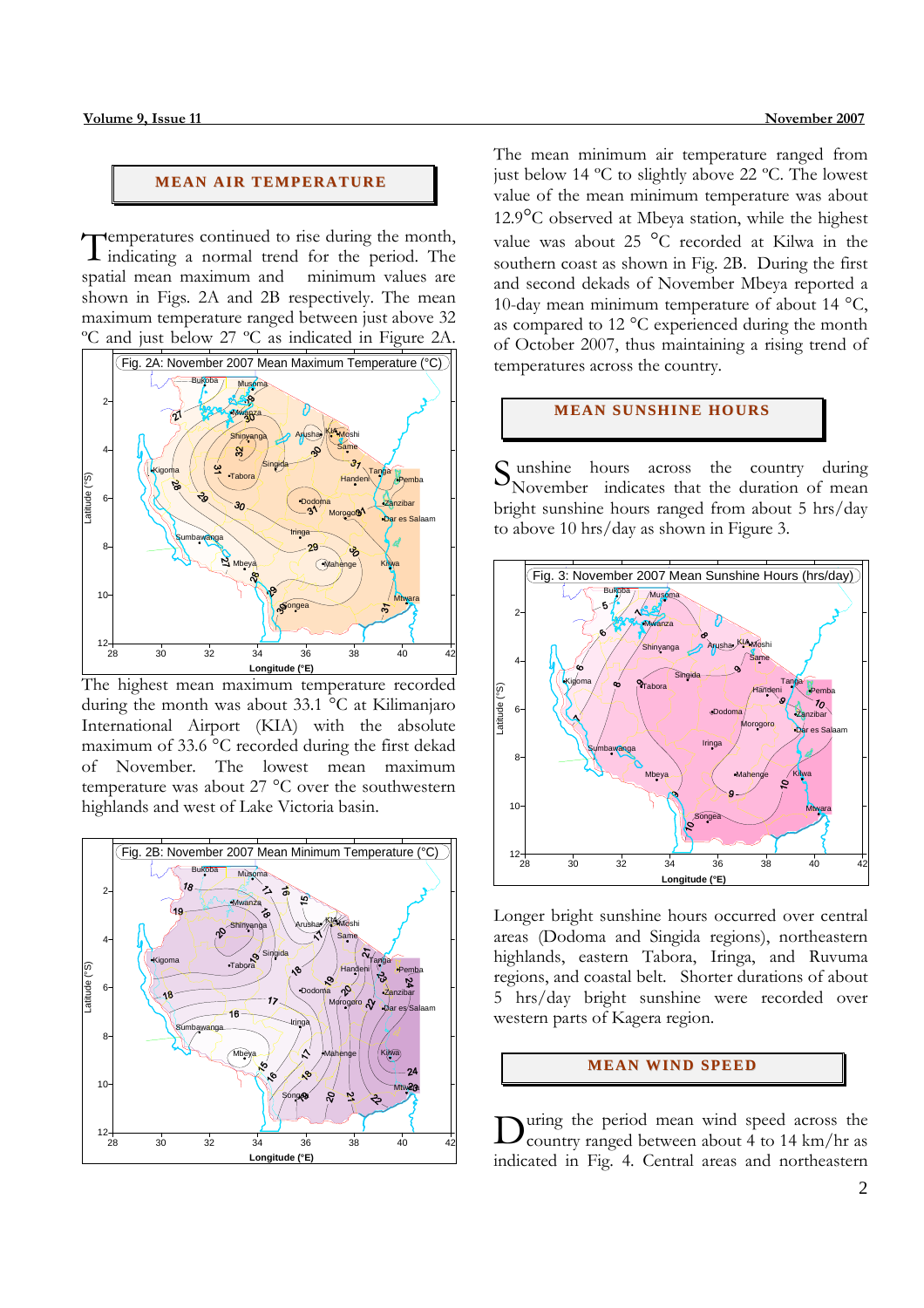highlands experienced windy conditions where wind speeds exceeded 8 km/hr. The core of maximum wind speed of about 14 km/hr was recorded at Dodoma Met station. Low wind speeds at about 5 km/hr were recorded over Mara, Kagera, Zanzibar areas and northern Arusha.

Compared to October, the wind strength and pattern did not change much during November. Dry conditions over central areas, southwestern and northeastern highlands areas increased prospects for occurrences of dust devils, wind erosion, and higher evaporation rates.



## **SATELLITE I NFORMATI ON**

ean vegetation condition during the second Mean vegetation condition during the second<br>Meekad of November is indicated in Figure 5 in a NOAA satellite imagery depicting the normalized difference vegetation index (NDVI). Higher values of the vegetation index appear over Lake Victoria basin, western areas, southern and coastal belt. Very low values concentrated over much of southern Lake Victoria basin (Shinyanga) northern Tabora, central (Singida and Dodoma), northeastern highlands (Manyara, Arusha and Kilimanjaro regions), and eastern Mara region, the areas which are potential for livestock farming. The observed deterioration of vegetation is likely to influence pasture availability for livestock in these areas.



**Figure 5***: Satellite NDVI indicating the vegetation condition for the period of November 11-20, 2007.* 

**AGROMETEOROLOGICAL SUMMARY**

uring the month, most areas in the bimodal During the month, most areas in the bimodal sector experienced relatively poor soil moisture supply that was not conducive for growth and development of the early planted crops. Sample reports from these areas indicate that over several parts of Lake Victoria basin particularly in Kagera and Mara regions field crops at vegetative stage were negatively affected by soil moisture stress.

The situation is so bad that even land preparations did not commence at all in some areas of Monduli, Handeni, Loliondo and Simanjiro districts in northeastern highlands and northern coast. However, over a few pocket areas of the districts western parts mainly; Kibondo and Kasulu in Kigoma region, Muleba, Biharamulo, and Ngara districts in Kagera region some favorable soil moisture conditions enhanced crop status in the areas.

Over much of the unimodal rainfall regime areas; central, south, southern coast and southwestern highlands, farmers were still in land preparations for the coming cropping season.